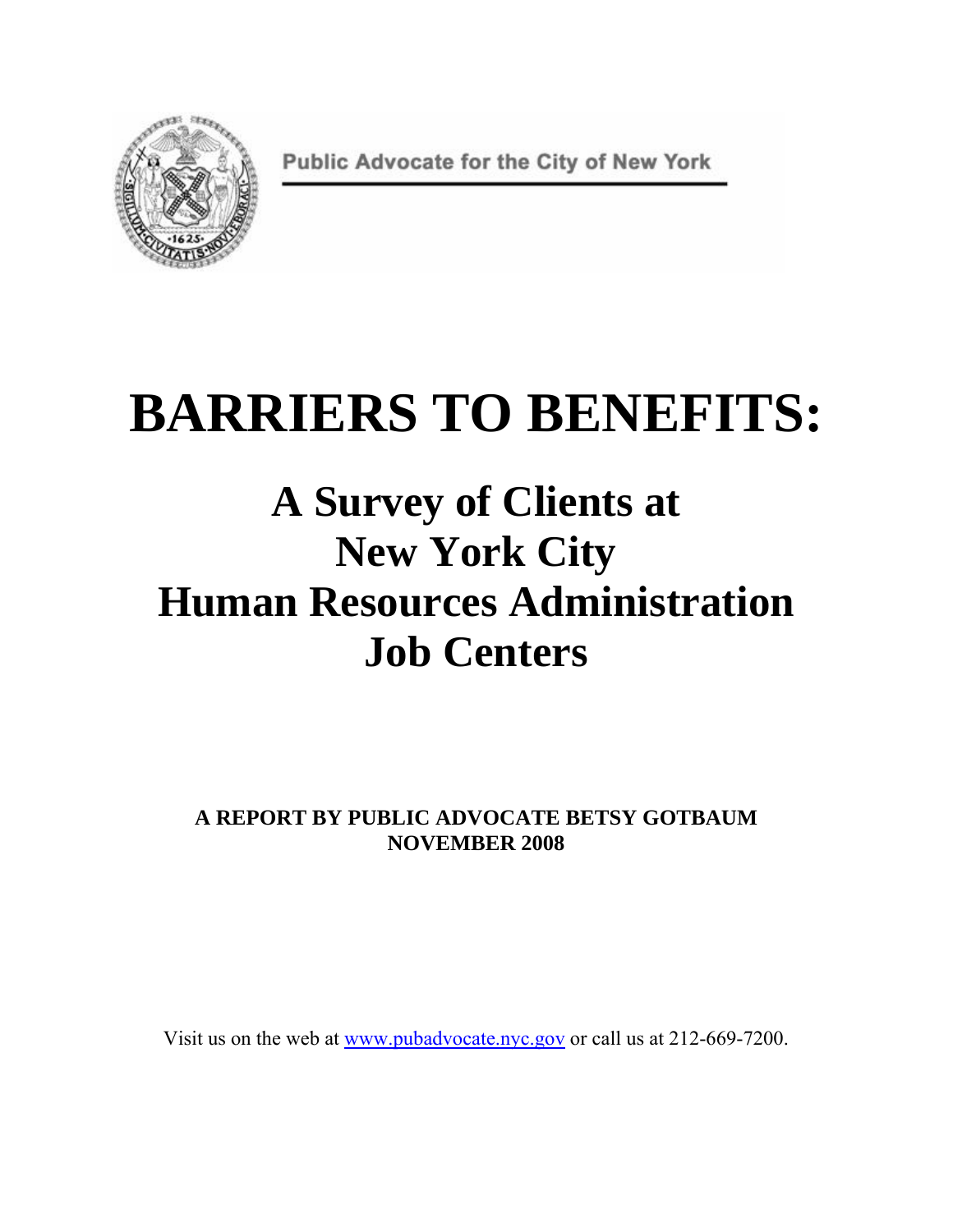### **Office of the New York City Public Advocate**

**Betsy Gotbaum Public Advocate for the City of New York** 

#### **PREPARED BY:**

**Daniel Browne**  *Director of Policy and Research* 

**Mark Woltman**  *Deputy Director of Policy and Research* 

> **Daliz Pérez-Cabezas**  *Senior Policy Analyst*

**Amanda Nogic**  *Policy and Research Intern* 

#### **SPECIAL THANKS TO:**

**Joel Berg**  *Executive Director*  **New York City Coalition Against Hunger** 

**Jennifer Shaffer**  *Manager, Self-Sufficiency Programs*  **Women's Center for Education and Career Advancement**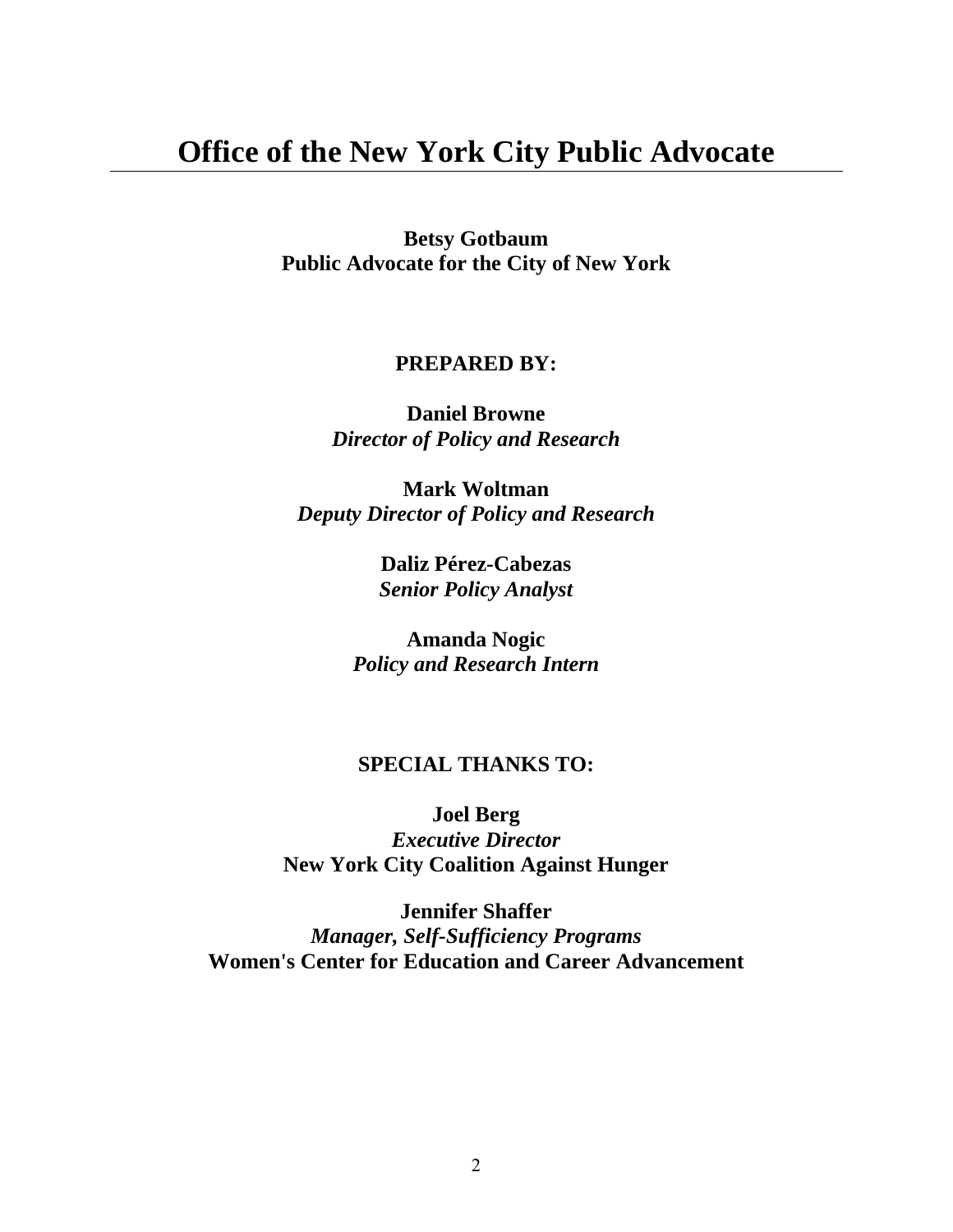#### **EXECUTIVE SUMMARY**

The New York City Human Resources Administration (HRA) is the agency responsible for providing and determining eligibility of low-income New Yorkers for public benefits, such as cash assistance, food stamps, and public health insurance. New Yorkers can apply for most public benefits at HRA Job Centers and food stamp offices.

A 2008 report by Brennan Center Strategic Fund, Inc., *Improving New York City's Public Benefits System: A Key Role for Help Desks*, shows that clients face a range of obstacles at HRA Job Centers. According to the report, both caseworkers (officially known as eligibility or job opportunity specialists) and clients are confused about the rules and regulations associated with public benefits; clients are unaware of what documents to bring with them or how to acquire them; clients with limited English proficiency face language barriers; and benefits can be incorrectly terminated or reduced due to errors in recording-keeping, computer problems, or miscommunication about benefit program requirements.

Clients seeking to apply for or maintain food stamps face an additional set of barriers. A 2007 Urban Justice Center report, found that "61 percent of clients lost their benefits within 20 months of being pre-screened as eligible for food stamps, and the vast majority (81 percent) were cut off for reasons like missing a recertification interview, burdensome documentation requirements, or HRA error." Three years earlier, a class action lawsuit was brought by the New York Legal Assistance Group, the National Center for Law and Economic Justice, and the Urban Justice Center against New York City for failing to process food stamp benefits within the timeframes required by state and federal law.

Concerned by the findings of the Brennan Center report, the Office of the Public Advocate undertook a survey of clients at HRA Job Centers from August 14 through September 12, 2008. Representatives from the Office of the Public Advocate surveyed clients standing outside or exiting one randomly selected HRA Job Center in each borough—Bay Ridge in Brooklyn, Queens in Queens, Melrose in the Bronx, Richmond in Staten Island, and Waverly in Manhattan. Public Advocate staff interviewed clients who indicated they were currently receiving public benefits and had visited an HRA Job Center more than once in the past year. Surveyors collected a total of 100 surveys, twenty from each HRA Job Center. Survey findings include:

- **Long wait times were the problem most frequently cited by clients visiting HRA Job Centers; 82 percent of respondents said long waits were a problem when dealing with public benefit offices. On average, clients spent 20.3 hours per year in Job Centers.**
- **The majority of respondents (73 percent) returned to a Job Center two or more times in the past year because of problems with their benefits case.**
- **More than half of clients (52 percent) experienced workflow problems, including no record of a prior visit, HRA misplacing their documents, or computers not working at HRA Job Centers, and 24 percent reported that their eligibility or job**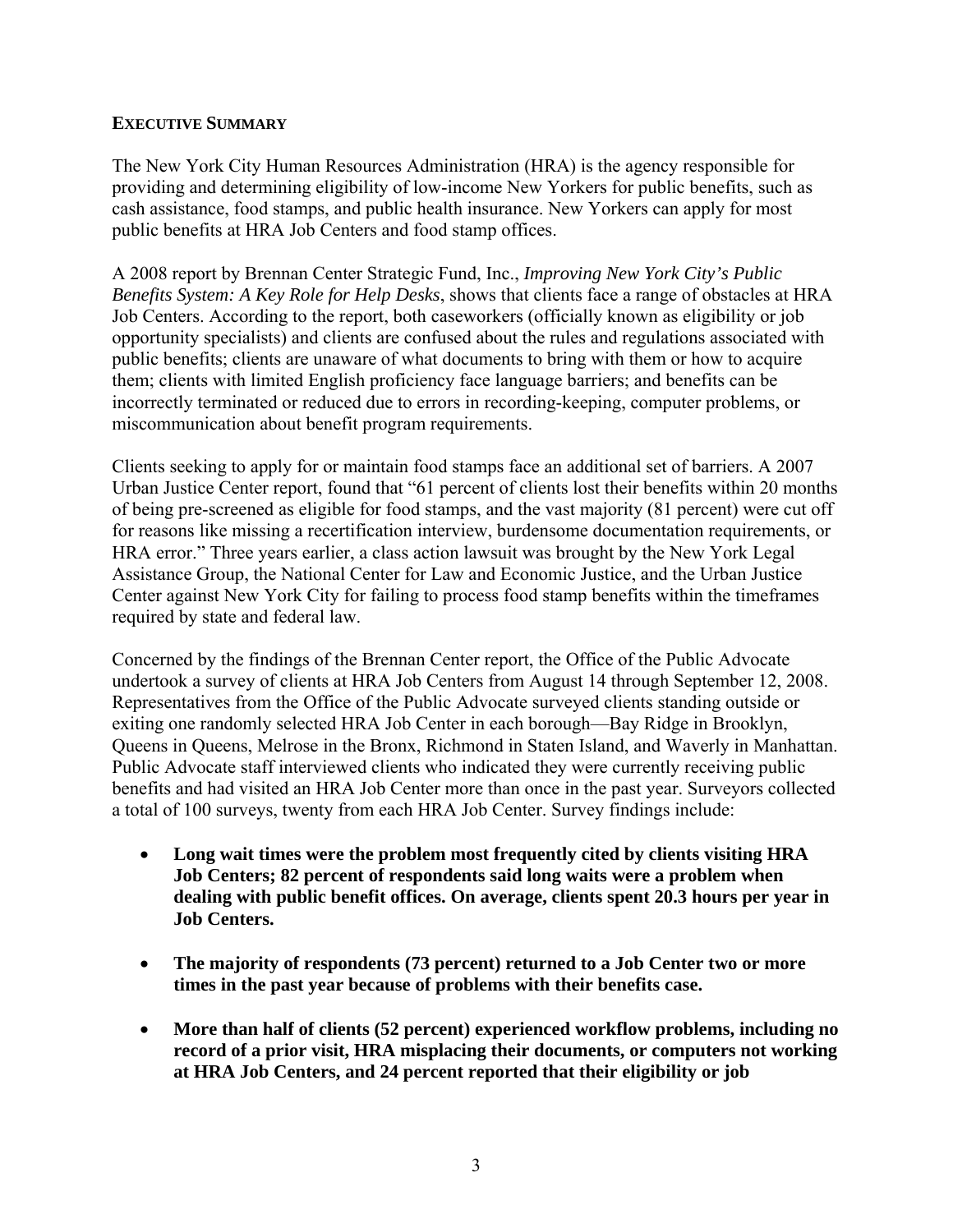**opportunity specialist did not clearly explain the rules and requirements for receiving public benefits.** 

- **Despite HRA's efforts to improve wait times through the Model Office Initiative, clients at Model Centers, on average, spent 7.8 more hours per year in these centers than clients at non-Model Centers.**
- **For respondents at both Model and non-Model Centers, miscommunication with the eligibility or job opportunity specialist was the second most frequently cited problem, after long waits. The third most frequently cited problem was HRA misplacing their documents.**
- **Clients at the Richmond Model Job Center in Staten Island reported making the most visits and spending the most time per visit. They spent, on average, 20 more hours in the Job Center per year than Manhattan respondents and 18 more hours than Brooklyn respondents.**
- **Nearly half of all respondents (46 percent) rated their experience at HRA Job Centers as "bad" or "very bad." Forty-eight percent of respondents at Model Centers rated their experience as "bad" or "very bad" compared to 43 percent at non-Model Centers.**

The report includes the following recommendations:

- **Evaluate and revise the current intake and appointment process to reduce wait times.**
- **Provide clients with proof of program compliance to avoid erroneous sanctioning of benefits due to computer or record-keeping mistakes.**
- **Develop clear and concise materials (e.g. pamphlets, frequently asked questions) on public benefits application procedures and compliance requirements.**
- **Improve customer service.**
- **Enact the Ready Access to Assistance Act (REAACT), which would allow non-profit advocates to set up help desks in New York City public benefits offices**.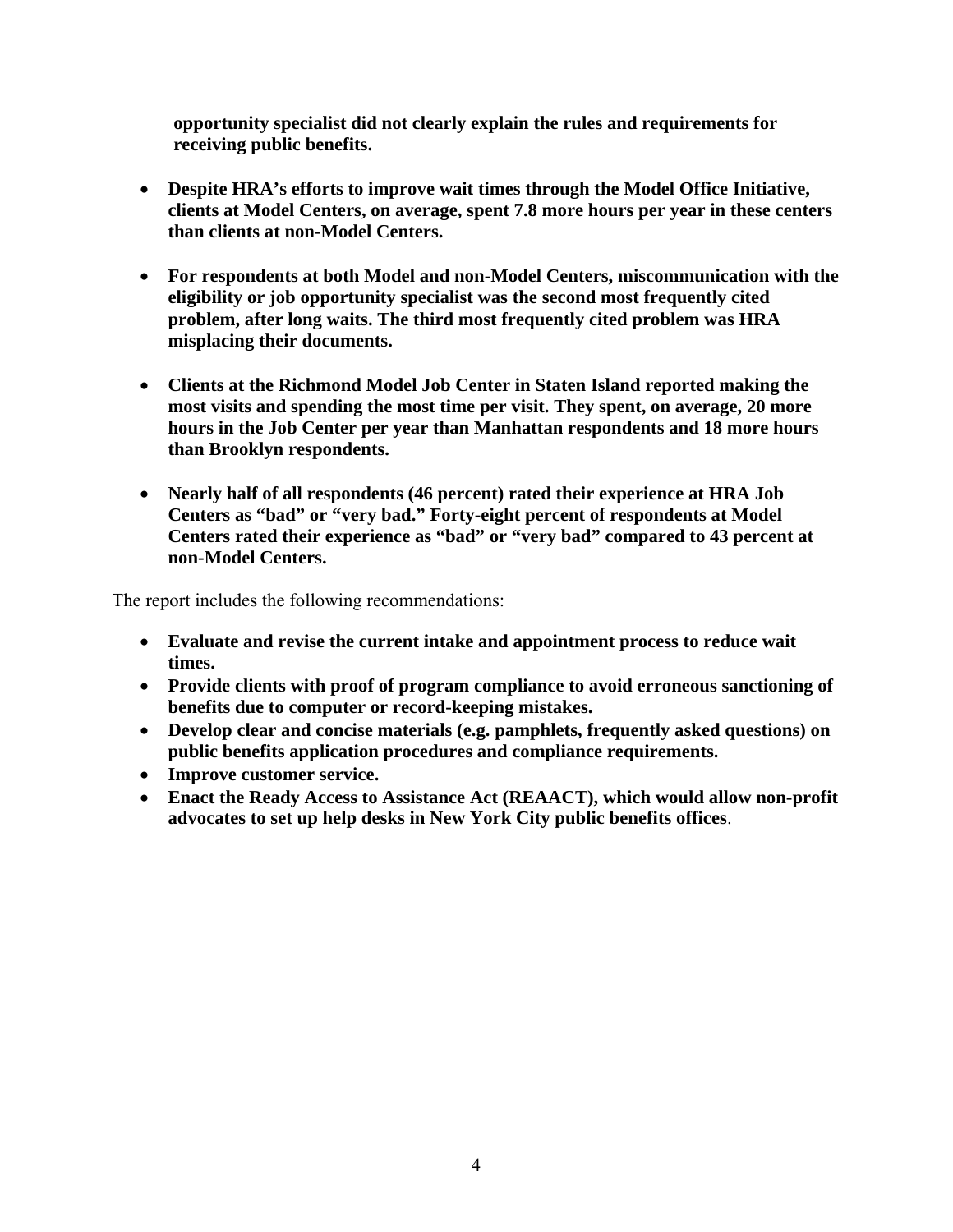#### **INTRODUCTION**

 $\overline{a}$ 

New York State is one of five states in which the gap between rich and poor is greater than the national estimate of income inequality.<sup>1</sup> In New York City, the top fifth held more than 56 percent of the income in 2007, while the bottom fifth accounted for 2.4 percent of the city's income.<sup>2</sup> Roughly one in five New Yorkers  $(18.5 \text{ percent})^3$  and more than one quarter of children in the city (27.3 percent) lived below the poverty line.<sup>4</sup>

With poverty comes hardship. The Community Service Society's *The Unheard Third* report for 2007 found that 67 percent of the working poor faced hardships, such as falling behind on rent or mortgage, going hungry, postponing medical care, and having their phone or utilities turned off.<sup>5</sup> In addition, between 2003 and 2007, there was a 55 percent increase in New York City residents who had trouble affording food in New York City—from two million in 2003 to 3.1 million in 2007—according to the Food Bank for New York City.<sup>6</sup> Public benefits are available, however, to help New Yorkers avoid such hardships.

The New York City Human Resources Administration (HRA) is the agency responsible for providing and determining eligibility of low-income New Yorkers for public benefits, such as cash assistance, food stamps, and public health insurance, like Medicaid. New Yorkers can apply for most public benefits at HRA Job Centers and food stamp offices. In fiscal year 2008, there were 341,300 New Yorkers receiving cash assistance, 1,241,600 receiving food stamps, and 2,563,800 public health insurance enrollees. $<sup>7</sup>$ </sup>

While HRA has made attempts to improve service and reduce barriers to accessing public benefits, a 2008 report by Brennan Center Strategic Fund, Inc., *Improving New York City's Public Benefits System: A Key Role for Help Desks*, indicates that clients continue to face a range of obstacles at HRA Job Centers.<sup>8</sup> According to the report, both clients and eligibility and job

same year. CEO, "The CEO Poverty Measure: A Working Paper by The New York City Center for Economic

<sup>&</sup>lt;sup>1</sup> U.S. Census Bureau, Income, "Income, Earnings, and Poverty Data from the 2007 American Community Survey," see http://www.census.gov/prod/2008pubs/acs-09.pdf.

<sup>&</sup>lt;sup>2</sup> U.S. Census Bureau, *American Community Survey, 1 Year Estimates*, 2007, See: http://factfinder.census.gov/.<br><sup>3</sup> The new noverty measure developed by the New York City Center for Esonomia Opportunity (CEO) estimates

<sup>&</sup>lt;sup>3</sup> The new poverty measure developed by the New York City Center for Economic Opportunity (CEO) estimates the 2006 poverty rate for New York City was 23.0%, which is higher than the official poverty rate of 18.9% for that

Opportunity," August 2008, See: http://www.nyc.gov/html/ceo/downloads/pdf/final\_poverty\_report.pdf. 4 According to the U.S. Census, in 2007 the average poverty threshold for a family of three was \$16,530, See: *Supra* note 2.

<sup>&</sup>lt;sup>5</sup> Community Service Society, "The Unheard Third 2007," June 2008. See:

http://www.cssny.org/pdfs/UnheardThird\_booklet\_2007.pdf.

<sup>&</sup>lt;sup>6</sup> Food Bank for New York City, "NYC Hunger Experience 2008," 2008. See:

http://www.foodbanknyc.org/download.cfm?downloadfile=9DCE8877-3048-651A-

<sup>20</sup>FC60E017A13338&typename=dmFile&fieldname=filename.

<sup>7</sup> The City of New York, Mayor's Office of Operations, *Fiscal 2008 Mayor's Management Report, Human* 

*Resources Administration,* See: http://www.nyc.gov/html/ops/html/mmr/mmr.shtml. 8

Brennan Center Strategic Fund, Inc., "Improving New York City's Public Benefits System: A Key Role for Help Desks," 2008. See:

http://www.brennancenter.org/content/resource/improving\_new\_york\_citys\_public\_benefits\_system\_a\_key\_role\_fo r\_help\_desks/.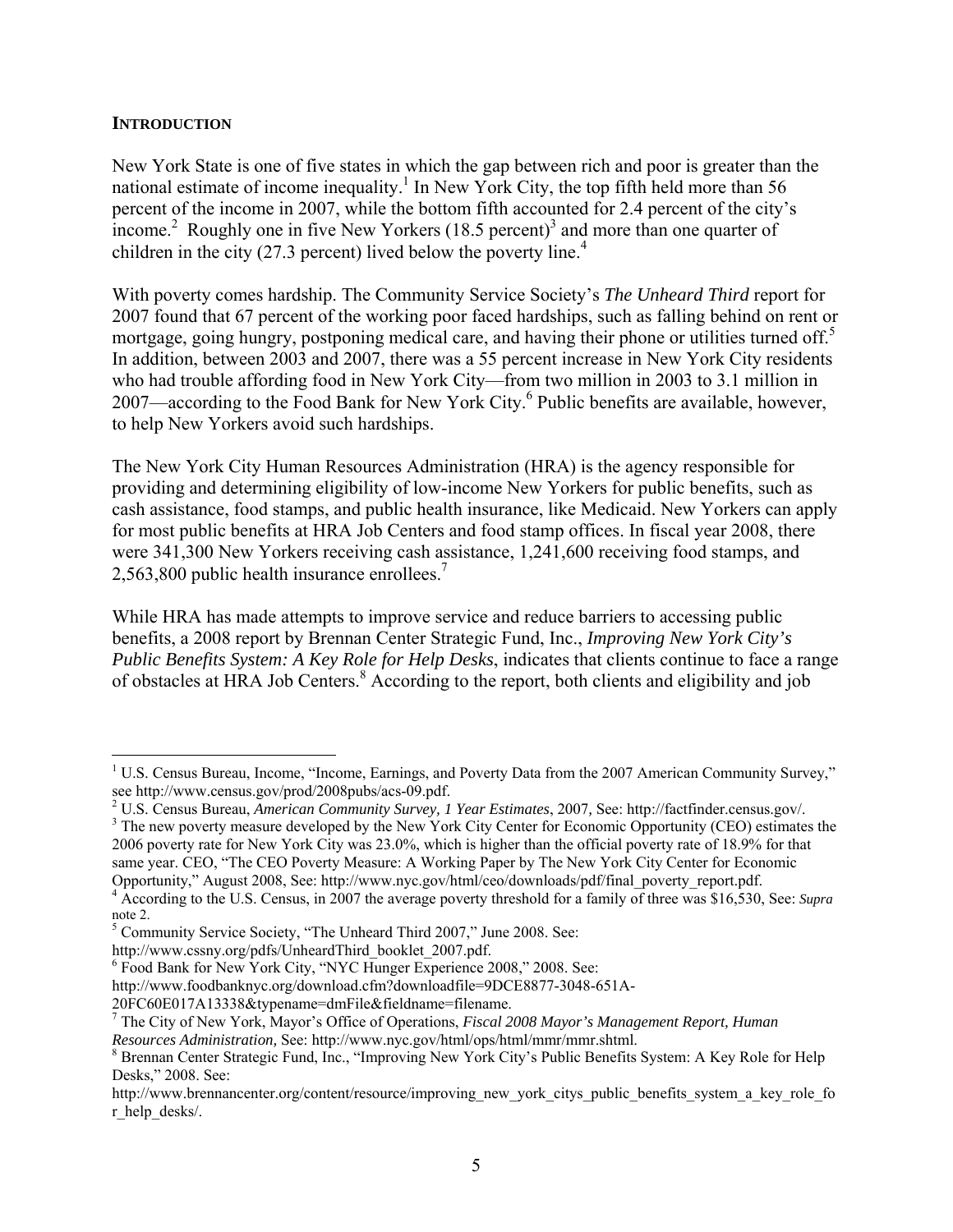opportunity specialists<sup>9</sup> are confused about the rules and regulations associated with public benefits; clients are unaware of what documents to bring with them or how to acquire them; clients with limited proficiency in English face language barriers; and benefits can be incorrectly terminated or reduced due to errors in recording-keeping, computer problems, or miscommunication about benefit program requirements.<sup>10</sup>

Concerned by the findings of the Brennan Center report, the Office of the Public Advocate undertook a survey of clients at HRA Job Centers. This report is based on the findings of that survey. It also includes a review of HRA's efforts to improve Job Centers, an explanation of survey methodology and findings, and recommendations for improving HRA Job Centers.

#### **BACKGROUND**

#### *HRA Job Centers*

In the late 1990s, a series of state and federal welfare reform laws created a new model for public assistance emphasizing work and personal responsibility and introduced five-year time limits on cash assistance.<sup>11</sup> In March 1998, as part of the new emphasis on "work first," HRA converted city welfare offices into Job Centers.12 Since this change, individuals receiving financial assistance must participate in employment activities, unless they have a medical condition or another qualifying work exemption. Job Centers provide both cash and non-cash assistance. Job Center staff help clients find employment and apply or recertify for public benefits, such as emergency assistance, food stamps, and Medicaid.<sup>13</sup>

#### *Paperless Office System*

In 1993, HRA began developing the Paperless Office System (POS) to address inefficiencies and inaccuracies in its benefits application process.<sup>14</sup> According to the city Office of the Comptroller, the "POS' specific objectives were to electronically verify applicant eligibility data; significantly reduce the number of fraudulent claims and fair hearing losses; improve eligibility worker productivity and client service; and promote accountability and responsive case management."<sup>15</sup> The POS automated the application and recertification process for public benefits and eliminated paper record-keeping, allowing workers to perform this entire process electronically.<sup>16</sup> Features of this system also include document imaging, which allows workers to save clients' documents

1

<sup>&</sup>lt;sup>9</sup> Eligibility and job opportunity specialists are also known as "caseworkers." Eligibility specialists handle Medicaid and non-cash assistance cases, such as Food Stamps. Job opportunity specialists handle cash assistance cases.<br><sup>10</sup> *Supra* note 8. <sup>11</sup> New York City Human Resources Agency (HRA), "Agency Information," See:

http://www.nyc.gov/html/hra/html/about\_hra/agency\_information.shtml.<br><sup>12</sup> HRA, "Job Placement, Education and Training." See:<br>http://home2.nyc.gov/html/hra/html/family\_independence/serv\_job\_placement\_training.shtml.

<sup>&</sup>lt;sup>13</sup> HRA, "Job Centers," See: http://www.nyc.gov/html/hra/html/family\_independence/job\_center\_sites.shtml.<br><sup>14</sup> New York City Office of the Comptroller, "Audit Report on the Development and Implementation of the

Paperless Office System by the Human Resources Administration," May 2, 2005. See:

www.comptroller.nyc.gov/bureaus/audit/PDF\_FILES/7A04\_099.pdf<br><sup>15</sup> *Ibid*, pg.3. 16 Fecci, Dennis, Deputy Administrator, Management Information Systems, HRA, "Creating the 'Paperless Office'," *TECH NEWS*, 2001. See: http://www.uwnyc.org/technews/v4\_n4\_a4.html, and *Supra* note 14.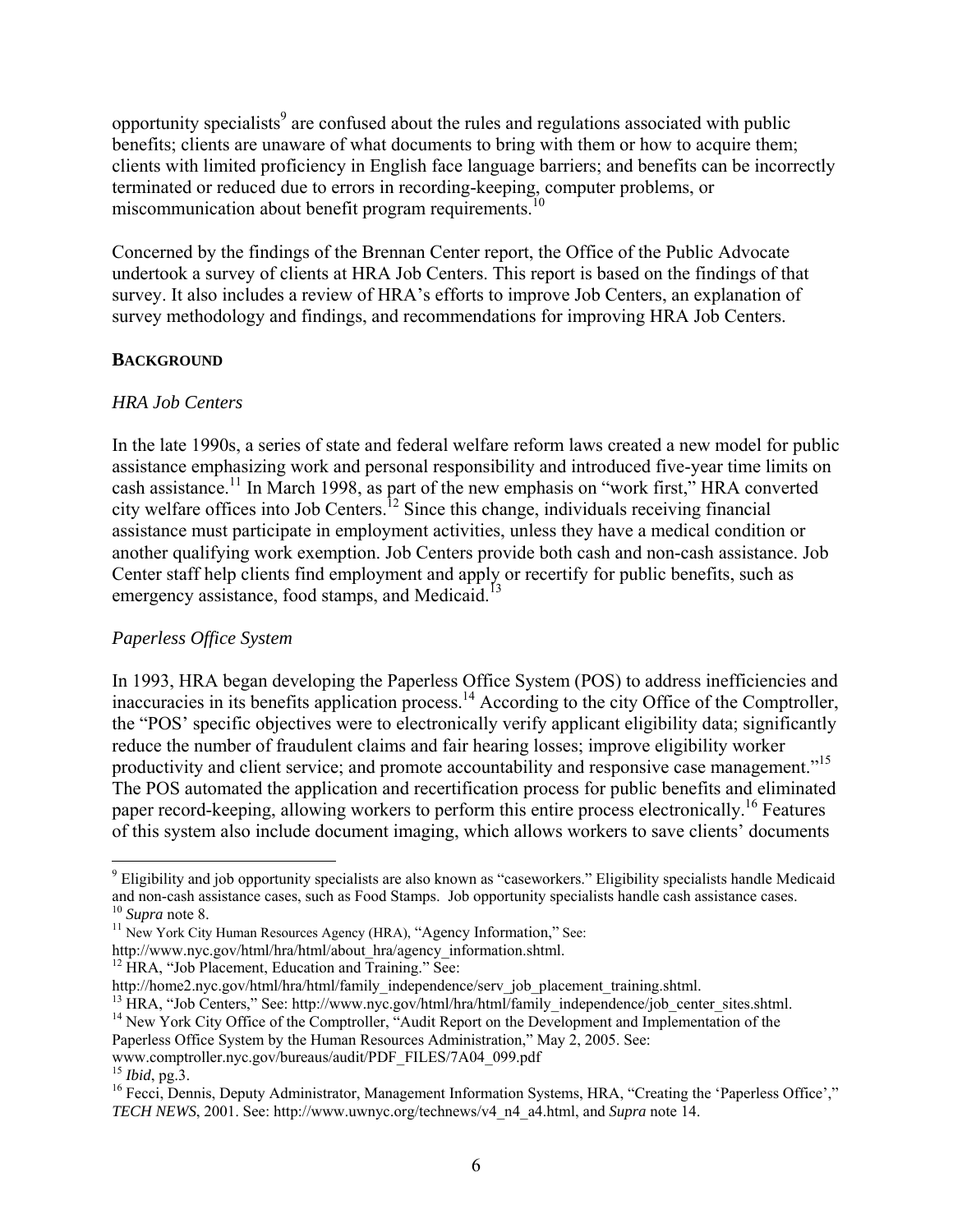electronically, and automatic checks to ensure that all necessary information has been collected before eligibility is determined. A pilot program at some benefits offices provides community groups access to the POS, allowing them to electronically submit applications and supporting documents to HRA on behalf of their clients.<sup>17</sup> Once this information is submitted, clients have to visit an HRA office only for a prescheduled, face-to-face interview with their eligibility specialist, who reviews the information and determines eligibility.

Citywide implementation was originally set for April 1998, but in 2005, an audit of the POS by the Office of the Comptroller found that, although more than \$47 million had been spent, the system was still not complete. The audit also found that the system did not meet HRA's "initial business and operating requirements," and a survey of HRA employees revealed performance problems with the system.<sup>18</sup>

#### *Model Office Initiative*

In 2003, HRA established its Model Office Initiative in order to reorganize its Job Centers and non-cash food stamp offices.19 According to Seth Diamond, the Executive Deputy Commissioner of HRA's Family Independence Administration, "HRA developed the Model Office concept to streamline workflow, reduce wait time for applicants and recipients, and create greater, more efficient access to services in our centers."20 Features of Model Centers include the Front Door Reception Information System, the Customer Service and Information Center, and Automated Customer Information Stations.21 In the Front Door Reception Information System, or main reception area, workers assess the purpose of each client's visit and direct them to the appropriate service area using a color-coded and numbered ticket.<sup>22</sup> The color of the ticket directs the client to the appropriate floor, and the number corresponds to his or her place in line. The Customer Service and Information Center, or "quick service" area, serves clients visiting for reasons other than interviews, such as pick-up or drop-off of documents.<sup>23</sup> Automated Customer Information Stations or kiosks allow clients to access forms, information on public benefits, and frequently asked questions using touch screens.24 Currently, 13 of the 27 HRA Job Centers are Model Job Centers.<sup>25</sup> In addition, food stamps are provided at 27 HRA offices, including 11 Model Offices.<sup>26</sup>

 $\overline{a}$ 

<sup>&</sup>lt;sup>17</sup> Letter from Robert Doar, Administrator/Commissioner, HRA, to Betsy Gotbaum, Public Advocate, November 2007 and Testimony by Robert Doar, Administrator/Commissioner, HRA/DSS, New York City Council General Welfare Committee, New York, NY, March 15, 2007.

<sup>18</sup> *Supra* note 14.

<sup>19</sup> Email from Kathryn Dyjak, Deputy Commissioner Office of Legislative Affairs*,* HRA, "Request for

Information," to Office of the Public Advocate, September 22, 2008.<br><sup>20</sup> Testimony by Seth Diamond, Executive Deputy Commissioner, Family Independence Administration, HRA/DSS, New York City Council General Welfare Committee, New York, NY, December 18, 2006. See: http://nyc.gov/html/hra/downloads/pdf/public\_benefits\_testimony.pdf.

<sup>&</sup>lt;sup>21</sup> *Supra* note 19 and HRA, "Commissioner's Special Report," April 2005. See:

http://home2.nyc.gov/html/hra/downloads/pdf/commissioners\_special\_report.pdf<br>
<sup>22</sup> *Ibid.*<br>
<sup>24</sup> *Ibid.*<br>
<sup>25</sup> *Supra* note 19 and *Supra* note 7.<br>
<sup>26</sup> *Ibid.*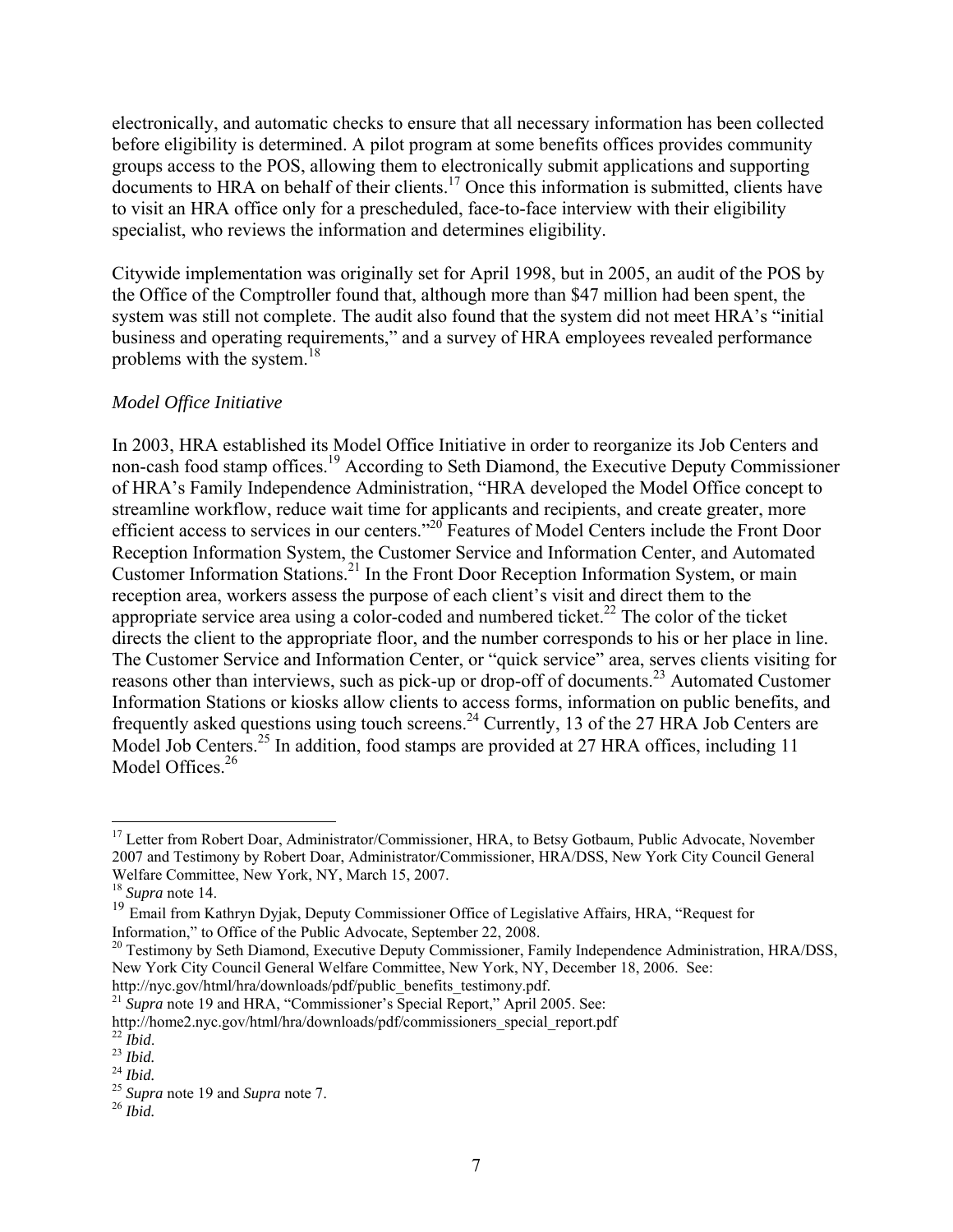#### *Barriers to Accessing Public Benefits*

A 2008 report by Brennan Center Strategic Fund, Inc., *Improving New York City's Public Benefits System: A Key Role for Help Desks*, highlights many of the obstacles clients face at HRA Job Centers.<sup>27</sup> Interviews with advocates and clients revealed that "confusion among" caseworkers<sup>28</sup> and clients about the procedures, deadlines, and timelines associated with public benefit programs" is a major problem.<sup>29</sup> Miscommunication between eligibility and job opportunity specialists and clients about the rules for participating in public benefits can result in the termination or reduction of client's benefits, particularly, advocates noted, when clients are unaware that they failed to comply with an HRA requirement.<sup>30</sup>

Another problem highlighted in the report is that clients often do not know what documents they need to bring or how to obtain them, which makes it difficult to obtain benefits in a timely and efficient manner.<sup>31</sup> Occasionally, a client's public benefits are incorrectly reduced or terminated by HRA because of errors in agency record-keeping or computer problems.<sup>32</sup> For example, advocates report that clients are often sanctioned―meaning their benefits are reduced or terminated—because the agency misplaced their documents or because a computer generated appointment notice was sent to the wrong mailing address. The Brennan Center report also identifies long wait times as a problem that can be particularly challenging for families with young children. Clients waiting all day at Job Centers are often forced to leave to attend to childcare duties and are then unfairly sanctioned for missing an appointment.<sup>33</sup>

Immigrants face additional challenges to accessing public benefits. Research has found that immigrants participate in public benefits programs far less than citizens.<sup>34</sup> For example, according to a recent Urban Justice Center report, HRA estimates that in 2006 there were about 83,000 non-citizens eligible for food stamps but not enrolled.<sup>35</sup> There are a variety of reasons for these lower participation rates, including fear among immigrants that receiving public benefits will put their immigration status at risk or negatively affect their immigration application process, as well as language barriers at HRA Job Centers.<sup>36</sup> Although HRA is mandated by law to provide language services, a study by Legal Services for New York City found that 66 percent of HRA Job Centers could not provide applications in the city's six most commonly spoken languages.<sup>37</sup> In July of 2008, Mayor Michael Bloomberg signed Executive Order 120 requiring

 $27$  Supra note 8.

<sup>&</sup>lt;sup>28</sup> Caseworkers are officially known as eligibility or job opportunity specialists.<br><sup>29</sup> *Supra* note 8, pg. 8.

<sup>&</sup>lt;sup>30</sup> *Ibid.*<br><sup>31</sup> *Ibid.*<br><sup>32</sup> *Ibid.* <sup>33</sup> *Ibid.* 34<br><sup>34</sup> *Ibid.* 35<sup></sup> Urban Justice Center, "Nourishing NYC: Increasing Food Stamps Access in Immigrant Communities," July 2008. See: http://www.urbanjustice.org/pdf/publications/NOURISH\_NYC\_FINAL\_WEB.pdf.

<sup>&</sup>lt;sup>37</sup> Legal Services NYC, "Translation Woes: Language Barriers at New York City's Human Resources Administration," 2007. See: http://www.legalservicesnyc.org/storage/lsny/PDFs/translation%20woes.pdf.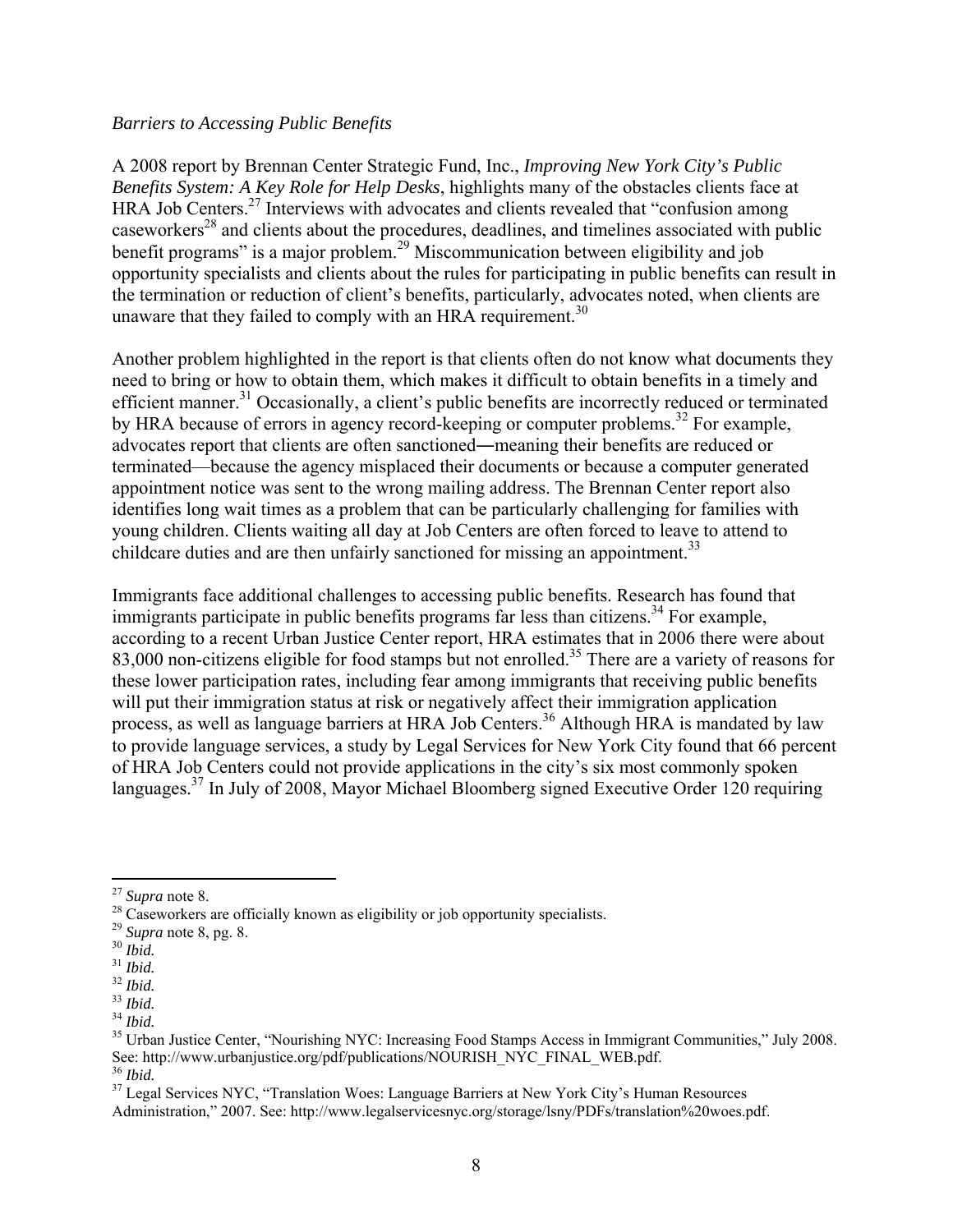city agencies to provide language assistance in six languages—Spanish, Chinese, Russian, Korean, Italian, and French Creole.<sup>38</sup>

Clients seeking to apply for or maintain food stamps face a unique set of barriers. A 2007 Urban Justice Center report, found that "61 percent of clients lost their benefits within 20 months of being pre-screened as eligible for food stamps, and the vast majority (81 percent) were cut off for reasons like missing a recertification interview, burdensome documentation requirements, or HRA error."<sup>39</sup> In addition, clients faced delays in the processing of food stamp applications. A 2004 class action lawsuit was brought by the New York Legal Assistance Group, the National Center for Law and Economic Justice, and the Urban Justice Center against New York City for failing to process food stamp benefits within the timeframes required by state and federal law.<sup>40</sup> The *Williston v. Eggleston* lawsuit was settled in April 2008. As part of the settlement, the city must comply with state and federal law by processing food stamps applications within 30 days and applications for expedited food stamp benefits within five days.<sup>4</sup>

#### **METHODOLOGY**

The Office of the Public Advocate assigned each of the 27 HRA Job Centers, listed in alphabetical order, a number and then used a random number generator to randomly select one Job Center from each of the five boroughs.<sup>42</sup> Street addresses for each Job Center were obtained from the HRA website. From August 14 through September 12, 2008, the Office of the Public Advocate sent representatives to the five selected HRA Job Centers—Bay Ridge in Brooklyn, Queens in Queens, Melrose in the Bronx, Richmond in Staten Island, and Waverly in Manhattan —to survey HRA clients.

The twelve-question survey was administered primarily in person, but respondents could also return it by mail. Representatives surveyed HRA clients standing outside or exiting each Job Center. Only clients who indicated they were currently receiving public benefits and had visited an HRA job center more than once in the past year were invited to fill out the survey. Respondents remained anonymous. The survey was available in English, Spanish, and Chinese. The Office of the Public Advocate collected a total of 100 surveys, twenty from each HRA Job Center. (See Appendix I for the survey questions.)

An additional survey was created for clients who were visiting HRA Job Centers for the first time; however, surveyors could not identify a sufficient number of first-time visitors to establish a valid sample population for inclusion in this report. (See Appendix II for the survey questions.)

 $\overline{a}$ 

<sup>38</sup> Santos, F., "Mayor Orders New York to Expand Language Help," *The New York Times*, July 23, 2008 and City of New York, "Mayor Bloomberg Signs Executive Order 120 Requiring Citywide Language Access," July 22, 2008 (press release).

Letter from Rebecca Widom, Director, Homeless Outreach and Prevention Project, to Betsy Gotbaum, Public Advocate, September 7, 2007.

<sup>&</sup>lt;sup>40</sup> National Center for Law and Economic Justice (NCLEJ), "Federal Court Settlement to End Massive Delays in Processing NYC Food Stamps," April 16, 2008 (press release). See:<br>http://www.nclej.org/WillistonvEgglestonPressReleaseApril162008.pdf.pdf

<sup>&</sup>lt;sup>41</sup> *Ibid.*<br><sup>42</sup> Random Number Generator available online at www.random.org.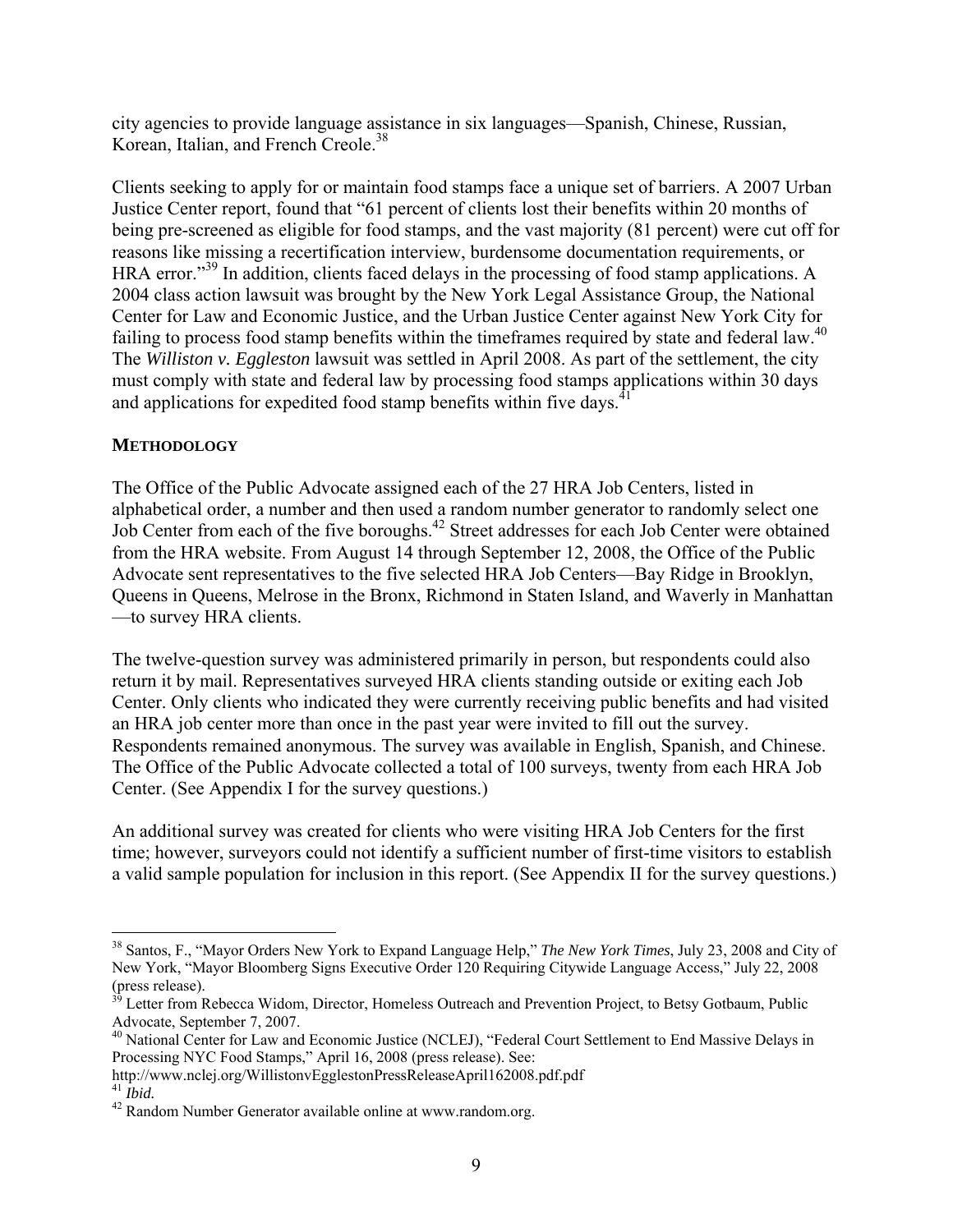#### **FINDINGS**

#### *Overall, clients were enrolled in the following public benefits programs: food stamps (86 percent), public assistance (61 percent), and/or Medicaid (56 percent).*

• Respondents also reported receiving homeless diversion aid (14 percent), assistance with rent arrears (14 percent), and childcare subsidies (12 percent).

#### *Clients at HRA Job Centers made frequent visits and returned repeatedly because of problems***.**

- On average, clients made 4.4 visits per year. $43$
- Twenty-five percent of respondents visited an HRA Job Center eight or more times in the past year.
- The majority of respondents (73 percent) returned to a Job Center two or more times in the past year because of problems with their benefits or case.
- Twenty-five percent of respondents returned five or more times in the past year because of problems with their benefits or case.

#### *Long wait times were the problem most frequently cited by clients visiting HRA Job Centers.*

- Eighty-two percent of respondents said long waits were a problem when dealing with public benefit offices.
- On average, clients spent 20.3 hours per year in Job Centers.
- Clients waited an average of 4.6 hours per visit.<sup>44</sup>

#### *Clients experienced workflow problems when dealing with their public benefits case at HRA Job Centers.*

• More than half (52 percent) of respondents reported having to deal with one or more of the following problems: no record of a prior visit, HRA misplacing their documents, computers not working at HRA Job Centers.

#### *Almost half of clients surveyed were uninformed about their rights and about the rules and requirements for receiving public benefits.*

- Forty-five percent of respondents were not aware they have the right to bring another person or an attorney to assist them.
- Nearly one quarter of respondents (24 percent) reported that their eligibility or job opportunity specialist did not clearly explain the rules and requirements for receiving public benefits.

#### *Clients believe that HRA needs to hire more employees, improve customer service, and enhance communication about rules and requirements.*

• Of the 56 clients that responded to an open-ended question asking whether they had any suggestions for improving services at HRA, 38 percent suggested HRA improve its customer service.

<sup>1</sup>  $^{43}$  Respondents were given the option of selecting "eight or more" visits (see survey question 2 listed in Appendix I); however, for the purposes of calculating the average number of visits, eight was considered the maximum number of visits.

<sup>&</sup>lt;sup>44</sup> Respondents were given the option of selecting "eight or more" hours (see survey question 3 listed in Appendix I); however, for the purposes of calculating the average wait time per visit in HRA Job Centers, eight was considered the maximum number of hours.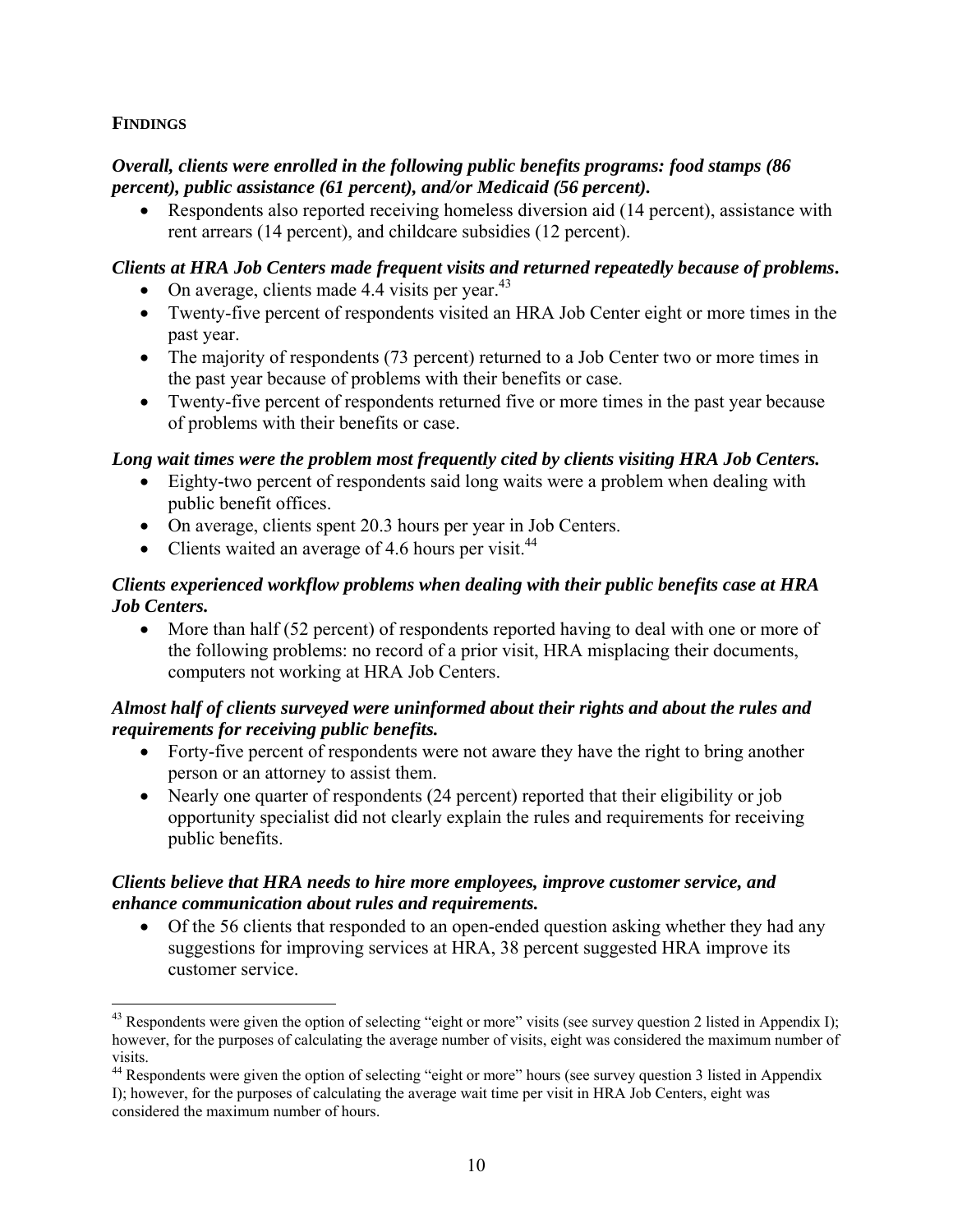- Twenty percent said staff should clearly explain public benefits programs.
- Fourteen percent said more workers were needed at HRA offices. One respondent suggested, "More workers, less waiting time."

#### *Clients at Model Centers waited longer and spent more time per visit, on average, than clients at non-Model Centers.*

- Despite HRA's efforts to improve wait times through the Model Office Initiative, clients at Model Centers, on average, spent 7.8 more hours per year in these centers than clients at non-Model Centers (see Table 1).
- Model center clients waited, on average, an hour more per visit than clients of non-Model Centers.

|                                         | Model          | <b>Non-Model</b> |  |
|-----------------------------------------|----------------|------------------|--|
| <b>Visits &amp; Wait Times</b>          | <b>Centers</b> | <b>Centers</b>   |  |
| Average Number of Visits in Past Year*  | 47             |                  |  |
| Average Time Spent Per Visit (in hours) | 5.0            | 39               |  |
| Average Number of Hours Spent in Job    |                |                  |  |
| Centers Per Year**                      | 23.6           | 15 8             |  |

\*Average number of visits per person per year

**Table 1. Model vs. Non-Model Centers**

\*\*Hours spent at HRA Job Centers per person per year

Note: There were 60 respondents from Model Centers and 40 from non-Model Centers.

#### *Clients at Model Centers reported dealing with the same types of problems as clients at non-Model Centers, despite the fact that the Model Office Initiative was intended to streamline workflow and improve customer service.*

• Miscommunication with the eligibility or job opportunity specialists was cited as the second most frequent type of problem, after long waits, for clients of both model and non-Model Centers. The third most common problem was HRA misplacing documents (see Table 2).

|                                                | <b>Model</b>   | <b>Non-Model</b> |
|------------------------------------------------|----------------|------------------|
| <b>Types of Problems</b>                       | <b>Centers</b> | <b>Centers</b>   |
| Long waits                                     | 82%            | 83%              |
| Eligibility or job opportunity specialists did |                |                  |
| not clearly explain requirements               | 23%            | 25%              |
| <b>HRA</b> misplaced documents                 | 20%            | 20%              |
| No record of prior visit                       | 17%            | 15%              |
| Computers at HRA office not working            | 15%            | 18%              |

**Table 2. Model vs. Non-Model Centers**

Note: There were 60 respondents from Model Centers and 40 from non-Model Centers.

#### *Respondents from the three Job Centers in the Bronx, Queens, and Staten Island spent more than 20 hours in HRA Job Centers per year.*

• Clients at the Richmond Model Job Center in Staten Island reported making the most visits, on average, and spending the most time per visit, on average (see Table 3). They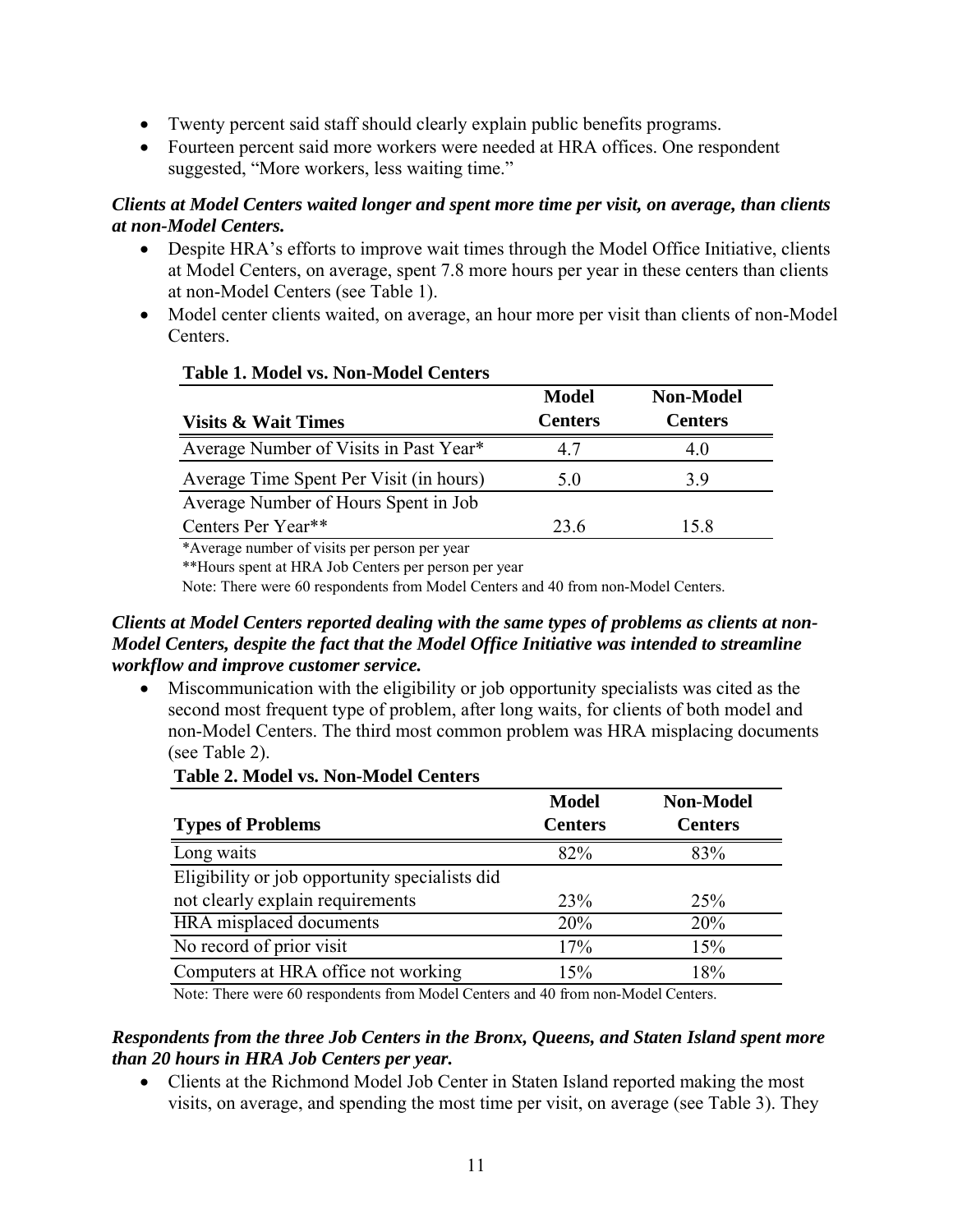spent, on average, 20 more hours in the Job Center than Manhattan respondents and 18 more hours than Brooklyn respondents per year.

• Clients at the Waverly Job Center in Manhattan visited least frequently and spent the least amount of time in the center. They spent, on average, 8.8 hours in the center per year.

| <b>Borough/Center</b>               | <b>Average Time</b><br><b>Spent Per Visit</b><br>(in hours) | <b>Average Number</b><br>of Visits in Past<br>Year* | <b>Average Number of</b><br><b>Hours Spent in Job</b><br><b>Center Per Year**</b> |
|-------------------------------------|-------------------------------------------------------------|-----------------------------------------------------|-----------------------------------------------------------------------------------|
| Brooklyn/Bay Ridge                  | 3.3                                                         | 3.5                                                 | 11.4                                                                              |
| Bronx/Melrose                       | 4.6                                                         | 4.6                                                 | 20.9                                                                              |
| Manhattan/Waverly^                  | 3.3                                                         | 2.7                                                 | 8.8                                                                               |
| Queens/Queens^                      | 4.5                                                         | 5.0                                                 | 22.3                                                                              |
| Staten Island/Richmond <sup>^</sup> | 57                                                          | 5.2                                                 | 29.4                                                                              |

#### **Table 3. Results by New York City Borough**

\*Average number of visits per person per year

\*\*Hours spent at HRA Job Centers per person per year

^Indicates a Model Center

Note: There were 20 respondents per Center.

#### *Nearly half of all respondents rated their experience at HRA Job Centers as "bad" or "very bad."*

• Forty-eight percent of respondents at Model Centers rated their experience as "bad" or "very bad" compared to 43 percent at non-Model Centers.

| Table 4. Overall Experience at HRA Job Centers |                     |                           |                               |  |
|------------------------------------------------|---------------------|---------------------------|-------------------------------|--|
| Rating                                         | All Job<br>Centers* | <b>Model</b><br>Centers** | <b>Non-Model</b><br>Centers** |  |
| Good or Very Good                              | $12\%$              | 8%                        | 18%                           |  |
| Average                                        | 38%                 | 40%                       | 35%                           |  |
| Bad or Very Bad                                | 46%                 | 48%                       | 43%                           |  |
| No Opinion                                     | $4\%$               | 3%                        | 5%                            |  |

#### **Table 4. Overall Experience at HRA Job Centers**

\*There were 100 respondents from all Job Centers surveyed.

\*\*There were 60 respondents from Model Centers and 40 from non-Model Centers.

#### **CONCLUSION**

Despite HRA's efforts to reduce wait times and improve efficiency and customer service, clients still face significant barriers when accessing public benefits. The results of the Office of the Public Advocate's survey indicate that clients continue to experience excessively long wait times and problems due to workflow inefficiencies, such as misplaced documents or inoperative computers. In addition, clients at Model Centers waited longer and spent more hours per visit than clients at non-Model Centers. With the demand for its services likely to grow as a result of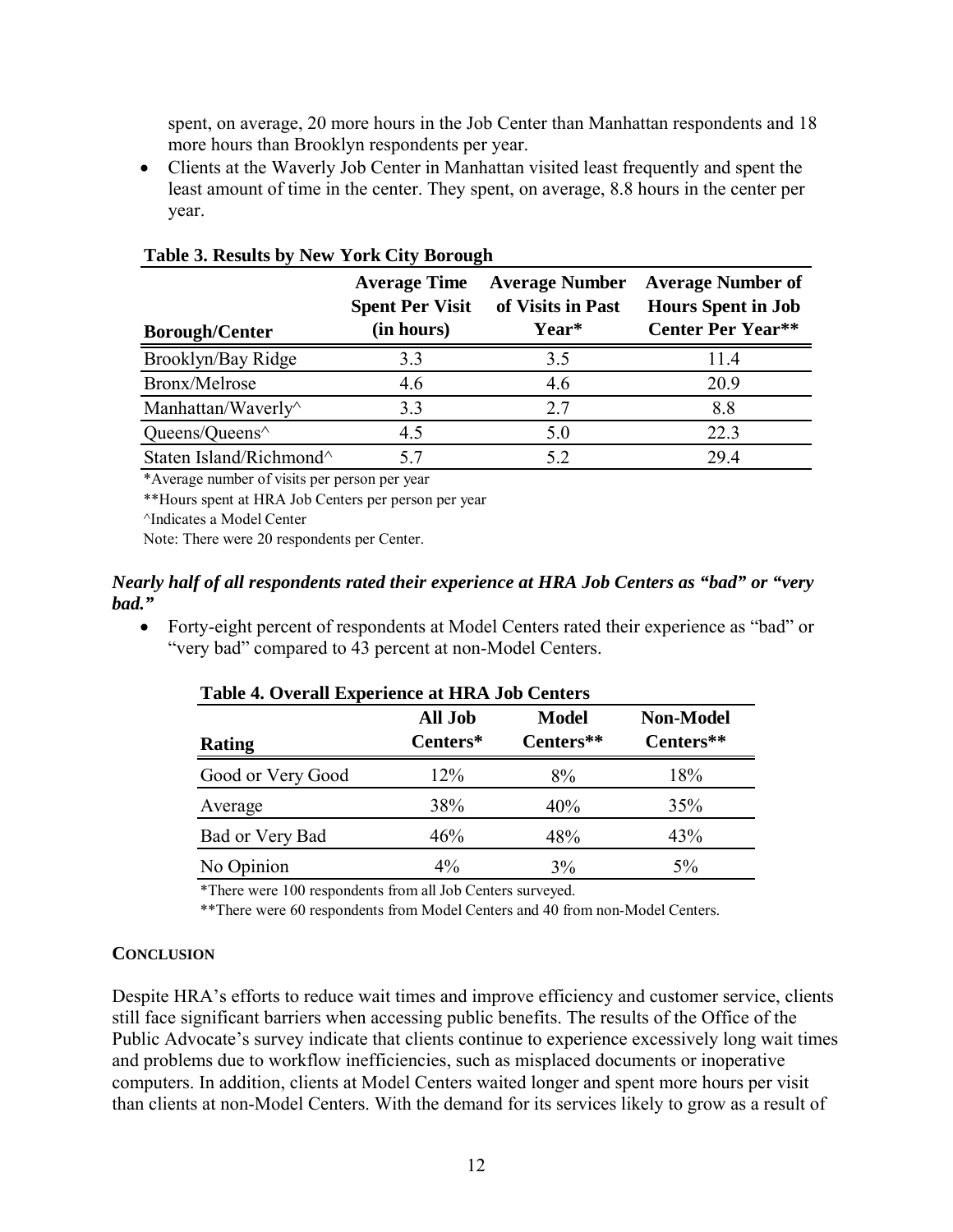the downturn in the economy, HRA needs to address the barriers to accessing public benefits experienced by its clients. HRA must improve its public benefits delivery system so that it is prepared to meet the needs of low-income New Yorkers struggling to support themselves and their families in a city where the basic cost of living continues to increase.<sup>45</sup>

#### **RECOMMENDATIONS**

 $\overline{a}$ 

#### **The New York City Human Resources Administration should:**

*Evaluate and streamline its current intake and appointment process to reduce wait times.* HRA should review its current interview and appointment process to determine why clients experience excessively long wait times and require repeat visits. HRA should also consider the following steps to improve the process:

- Hire additional eligibility and job opportunity specialists or reassign eligibility and job opportunity specialists to Job Centers that have a high volume of clients applying or recertifying for benefits.
- Honor scheduled appointment times. Clients should not be penalized because they cannot wait, on average, more than four hours past a scheduled appointment time. Seventy-eight percent of the clients we surveyed had children. It is important that parents are not penalized because they are unable to wait for long periods with a small child in tow or one waiting at home.
- Consider developing, as part of the POS initiative, an online public benefits system that would allow clients to access information about their case, such as how much funds they have available, when they have to reapply for benefits, and why they have been sanctioned. Clients would be able to monitor their benefits on the internet and seek assistance from HRA or community-based organizations (CBOs) when they do not understand why they have been sanctioned.
- Expand the pilot program that allows CBOs to electronically submit applications and supporting documents to HRA on behalf of their clients through the Paperless Office System. This would help reduce wait times and client confusion over what documents they need to bring and how to obtain them.

*Provide clients with proof of program compliance to avoid erroneous sanctioning of benefits due to computer or record-keeping mistakes.* Clients should not have their benefits terminated or reduced because of problems with HRA's computer or record-keeping systems. HRA should take the following steps:

> • Give clients a receipt when they have made a required visit or submitted documents, so they have proof and can have their benefits quickly reinstated should they be sanctioned due to agency error. At Model Centers, the Customer Service and Information Center could provide these receipts to clients after their visits.

<sup>&</sup>lt;sup>45</sup> According to a Food Bank for New York City report, "Child Hunger: The Unhealthy Return on Missed Investments," the following basic living costs having increased from 2003 to 2007: "food by 15 percent, fuel and utility by 37 percent, housing by 18 percent, medical care by 17 percent and transportation by 14 percent." See: http://www.foodbanknyc.org/index.cfm?objectid=D42B3E4D-3048-651A-20BA8E06F5EF6544.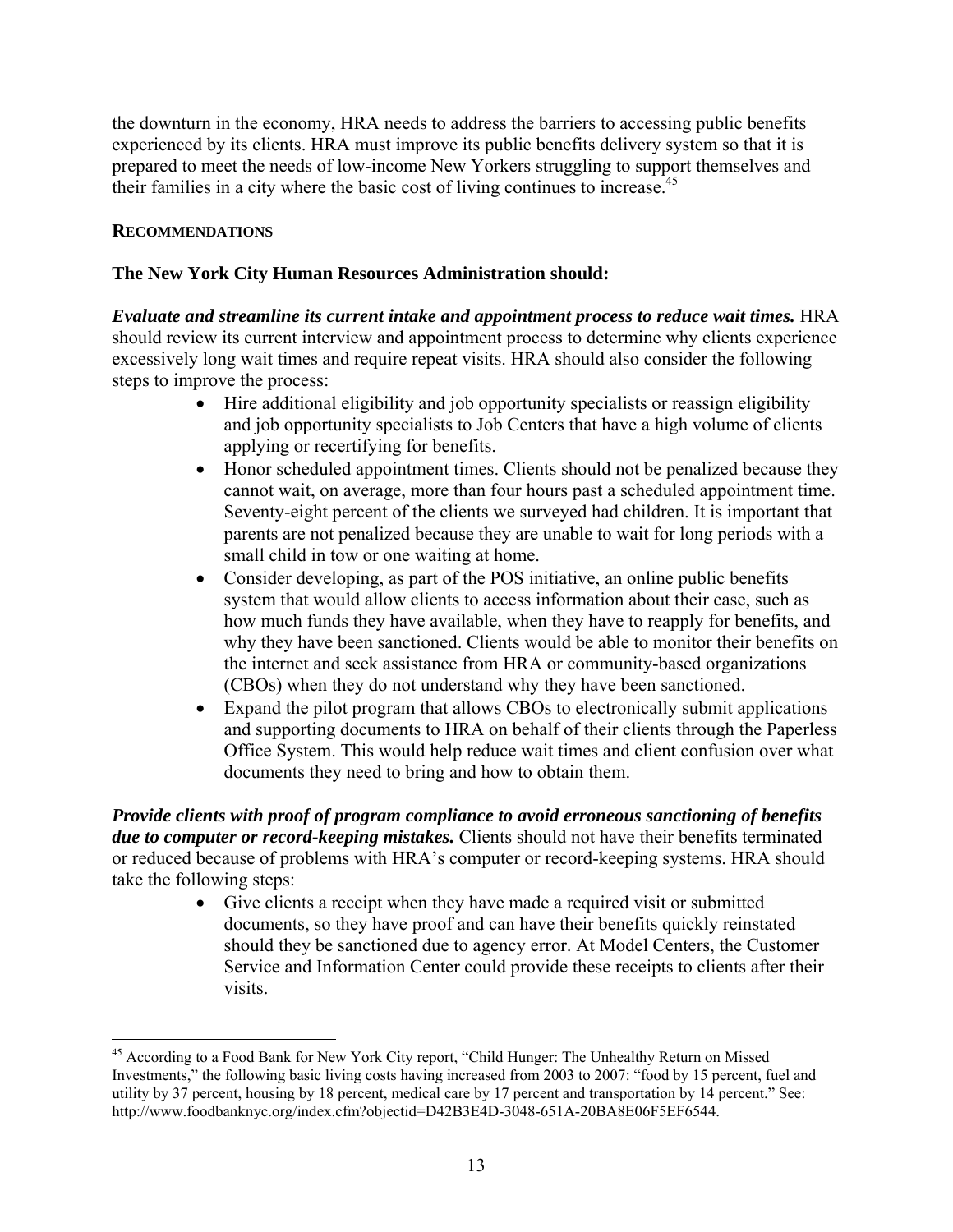- Update the POS and Model Office Initiative to include a system for preventing the incorrect termination or reduction of benefits. For example, supervisors could be required to review sanctioned cases before benefits are terminated or reduced.
- Contact clients before sanctions are finalized in the computer system.

*Develop clear and concise materials (e.g. pamphlets, frequently asked questions) on public benefits application procedures and compliance requirements.* An important strategy for reducing wait times and confusion about public benefits rules and regulations among clients and eligibility and job opportunity specialists is to provide clear and concise program materials. Currently, clients applying for benefits receive five brochures, an application, and approximately 50 pages of handouts that are not user-friendly or written in laymen's terms. The brochure titled "What You Should Know About Your Rights and Responsibilities *(When Applying For or Receiving Public Benefits)*" is 32 pages in itself, printed in small typeface, and difficult to understand. HRA should take the following steps:

- Give clients a separate, easy-to-understand pamphlet explaining what application and recertification documents clients need to provide and how to obtain to them at the Front Door Reception Information System of Model Centers or at the reception desk of non-Model Centers. The "What You Should Know About Your Rights and Responsibilities *(When Applying For or Receiving Benefits*)" brochure only lists examples of the documents you need to bring and does not explain how to obtain them.
- Give clients a list of nonprofits or CBOs that can assist them in obtaining necessary documents or with their public benefits case.
- Develop a reference sheet or checklist to be used by clients and eligibility and job opportunity specialists that clearly explains the rules and regulations for applying for various public benefits. This would help eligibility and job opportunity specialists explain the rules for participation in public benefits program and ensure that clients understand compliance requirements so they are not sanctioned.
- Give clients a list of benefits they may be entitled to receive when they meet with their eligibility or job opportunity specialist to ensure they apply for all public benefits at one time and do not have to make frequent visits.

*Improve customer service.* The Model Office Initiative was intended, in part, to improve customer service; however, findings of the Office of the Public Advocate's survey indicate that HRA still has work to do in this area. HRA should take the following steps:

- Regularly update eligibility and job opportunity specialists on changes to the rules and regulations of public benefits programs and ensure that they are able to clearly and concisely explain this information to clients.
- Ensure that agency staff is able to communicate with LEP clients and comply with Executive Order 120 requiring citywide language access. The agency should expand and update current staff language capabilities through training and/or hire certified interpreters that speak at a minimum one of the city's six most commonly spoken languages.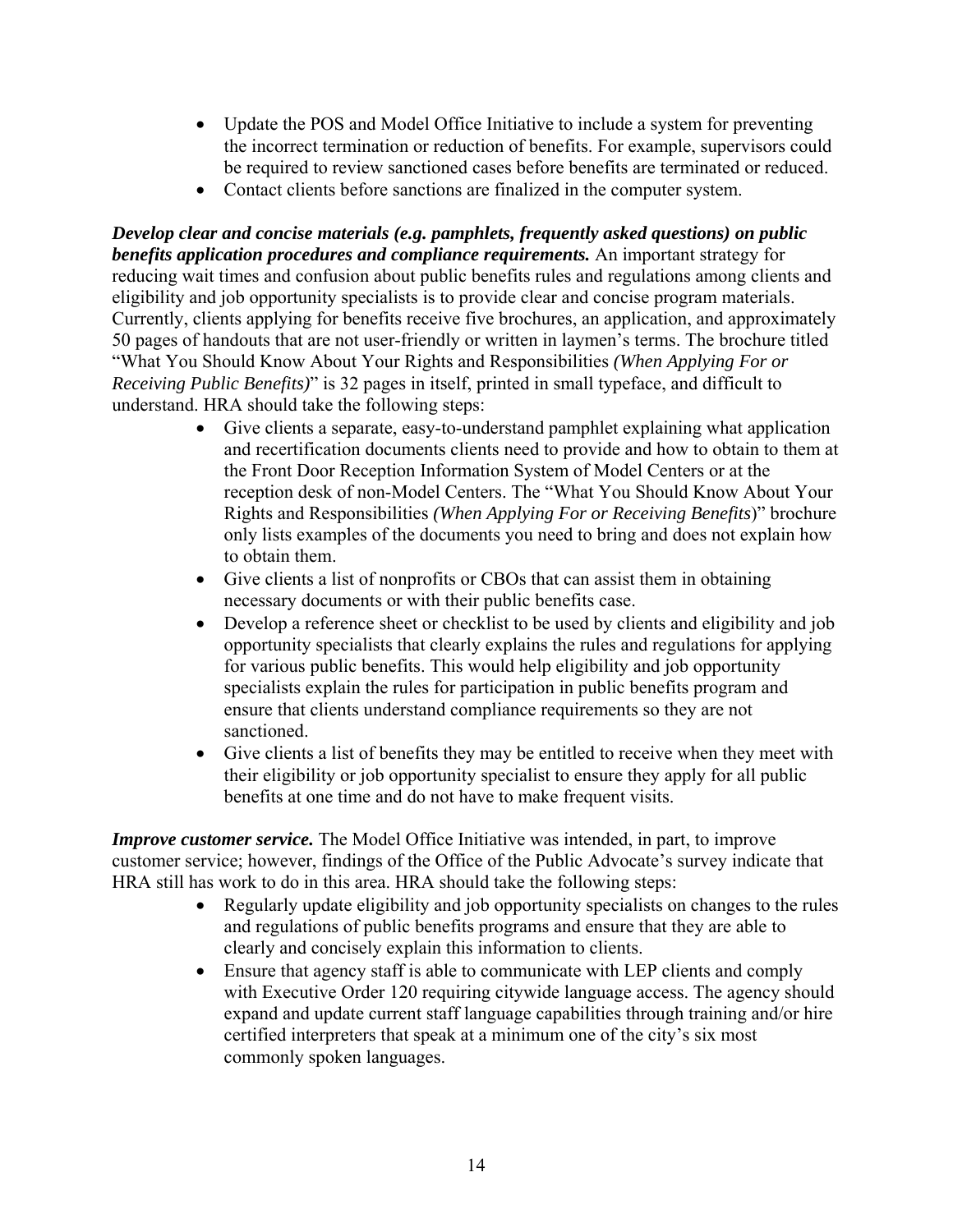#### **The New York City Council should:**

*Enact the Ready Access to Assistance Act (REAACT)***.** This bill, introduced in 2006 by Public Advocate Betsy Gotbaum and co-sponsored by Councilmembers Bill de Blasio and Eric Gioia, would allow non-profit advocates to set up help desks in New York City public benefits offices. In its report, *Improving New York City's Public Benefits System: A Key Role for Help Desks*, the Brennan Center Strategic Fund, Inc. argues that allowing advocates to run help desks inside government offices would improve the public benefits system. Help desks would provide clients with valuable information that can help minimize confusion about the rules and requirements of applying and recertifying for public benefits and provide LEP individuals with translation/interpretation assistance. Advocates were allowed in public benefit offices until 1992 when Mayor Giuliani barred them from entering centers unless accompanied by a client.

.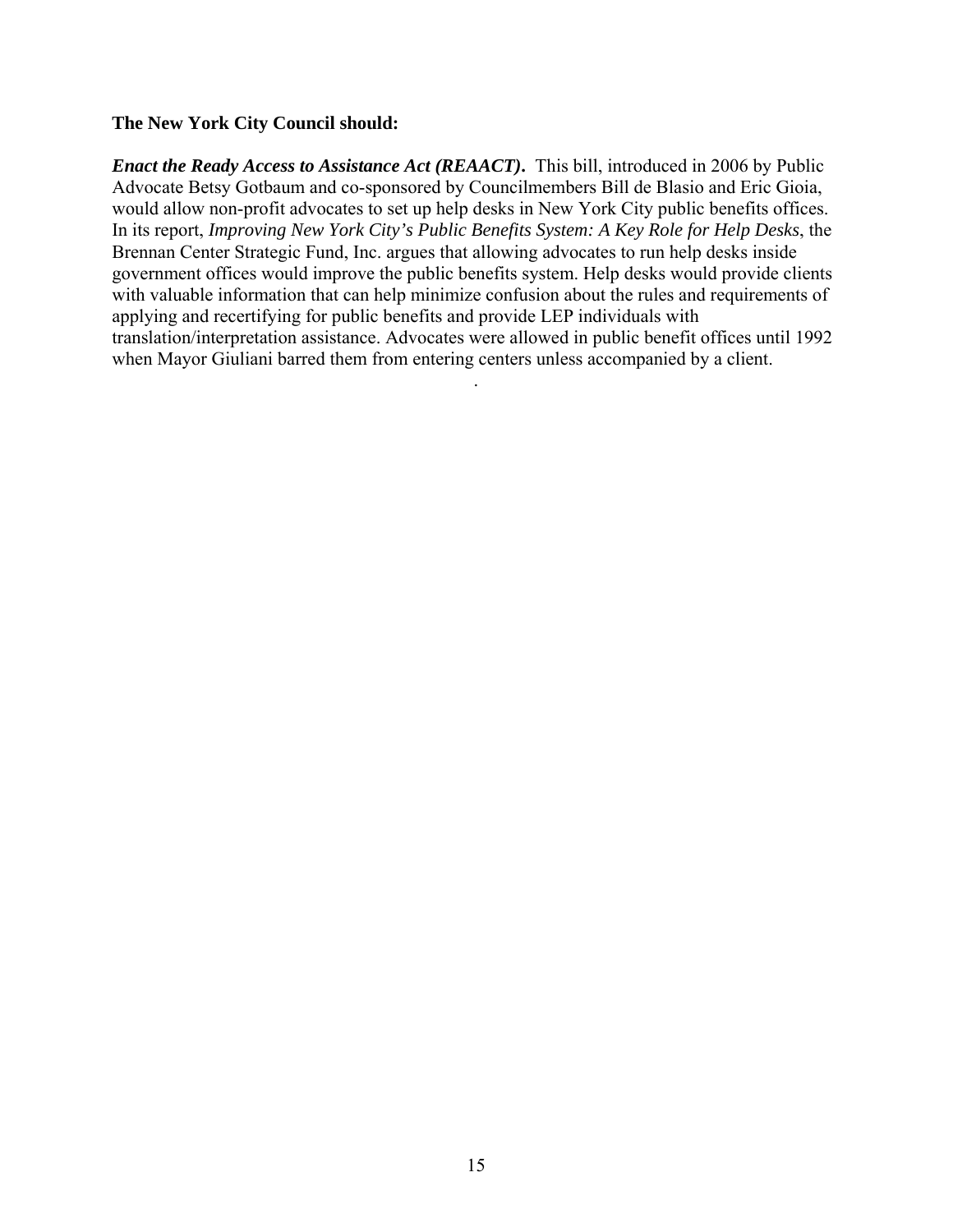#### **APPENDIX I**

#### **Survey on** *Multiple* **Visits to NYC Human Resources Administration (HRA) Centers**

This survey may be completed anonymously. If you have any questions, please call the NYC Public Advocate's Office at (212) 669-7200.

HRA Center Name Date \_\_\_\_\_\_\_\_\_\_ Time

1. How many times have you visited a HRA public benefits office in the last year (*please circle one of the options below*)?

1 2 3 4 5 6 7 8 or more visits

2. On average, how many hours did your past visits to HRA public benefits offices take (*please circle one of the options below*)?

1 2 3 4 5 6 7 8 or more hours

3. How would you rate your overall experience with HRA public benefits offices (*please circle one of the options below*)?

Very Good Good Average Bad Very Bad No Opinion

4. What public benefits are you currently enrolled in (*check all that apply*)?

| $\Box$ Public Assistance  | $\Box$ Medicaid               |
|---------------------------|-------------------------------|
| $\Box$ Food Stamps        | $\Box$ Rent Arrears           |
| $\Box$ Childcare Subsidy  | $\Box$ WeCare                 |
| $\Box$ Homeless Diversion | $\Box$ Other (please explain) |
|                           |                               |

 $\Box$  Moving Expenses or Furniture Grant

5. What types of problems have you had while dealing with public benefits offices (*check all that apply*)?

 $\square$  Long waits  $\Box$  There was no record of your prior visit  $\Box$  Caseworker did not clearly explain the rules and requirements for receiving public benefits  $\Box$  Computers at public benefits offices were not working  $\square$  None

 $\Box$  HRA misplaced your documents

 $\Box$  Other (Please specify)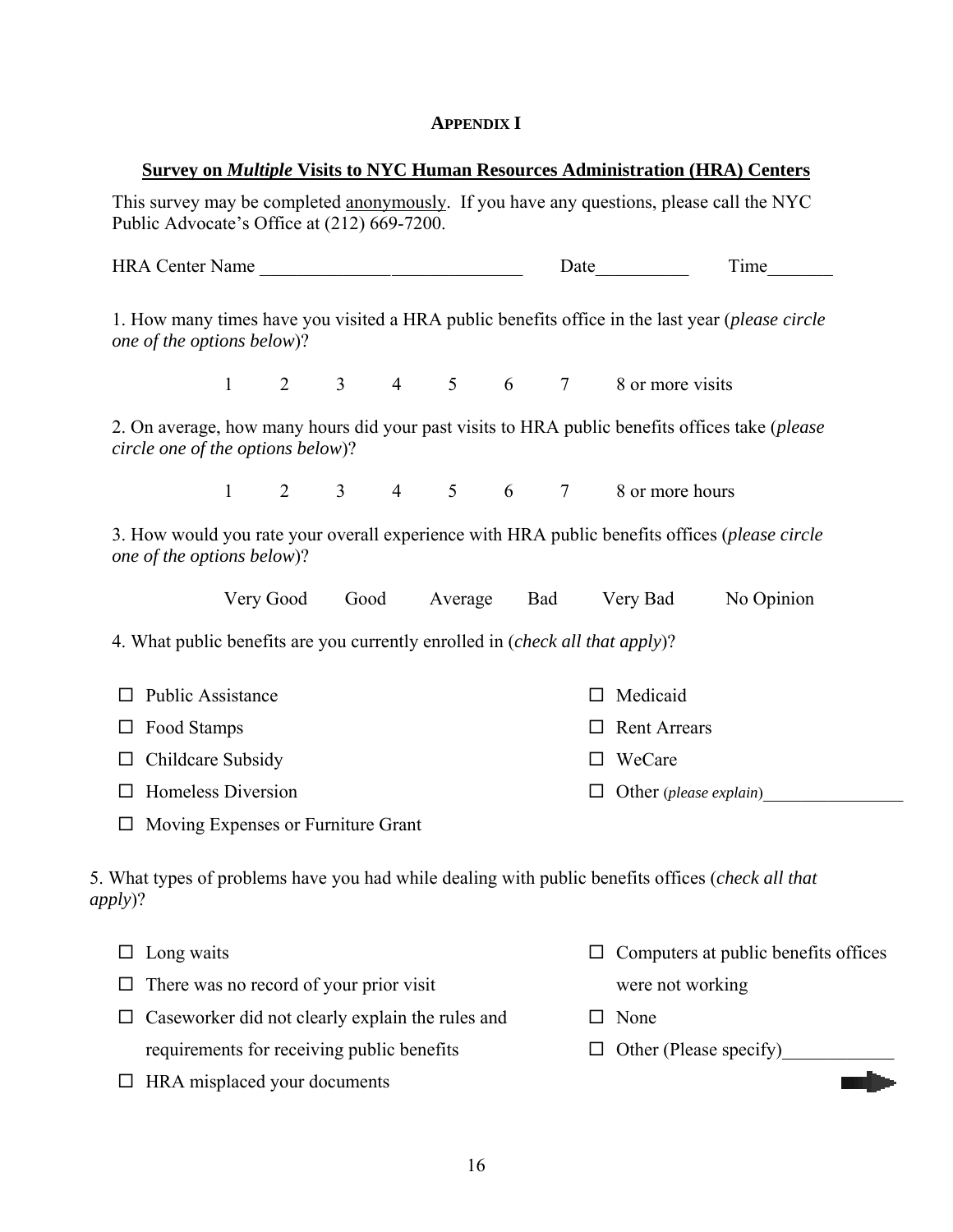6. Over the last year, how many times have you had to return to an HRA public benefits office because of problems with your benefits or case (*circle one)*? 0 1 2 3 4 5 or more 7. Are you comfortable speaking to a caseworker about your public benefits case in English? Yes No (**If yes, skip to question 9**) 8. Are you aware that you have the right to an interpreter in public benefits offices? Yes No 8a. Have you ever requested an interpreter to help you at a public benefits office? Yes No 8b. If **yes**, did the HRA center provide you with an interpreter? Yes No 8c. If <u>no</u>, why not? 8d. What language would you prefer to use when speaking to a caseworker? 9. Are you aware you have the right to bring another person or an attorney to assist you with your public benefits case? Yes No 9a. If yes, were you allowed to bring another person or attorney to assist you with your public benefits case? Yes No Not Applicable 10. Do you have children? Yes No 10a. If yes, has your caseworker explained options for receiving child care subsidies? Yes No 11. Do you have any suggestions for improving services at HRA (*continue on the next page if needed*)?  $\mathcal{L}_\mathcal{L} = \{ \mathcal{L}_\mathcal{L} = \{ \mathcal{L}_\mathcal{L} = \{ \mathcal{L}_\mathcal{L} = \{ \mathcal{L}_\mathcal{L} = \{ \mathcal{L}_\mathcal{L} = \{ \mathcal{L}_\mathcal{L} = \{ \mathcal{L}_\mathcal{L} = \{ \mathcal{L}_\mathcal{L} = \{ \mathcal{L}_\mathcal{L} = \{ \mathcal{L}_\mathcal{L} = \{ \mathcal{L}_\mathcal{L} = \{ \mathcal{L}_\mathcal{L} = \{ \mathcal{L}_\mathcal{L} = \{ \mathcal{L}_\mathcal{$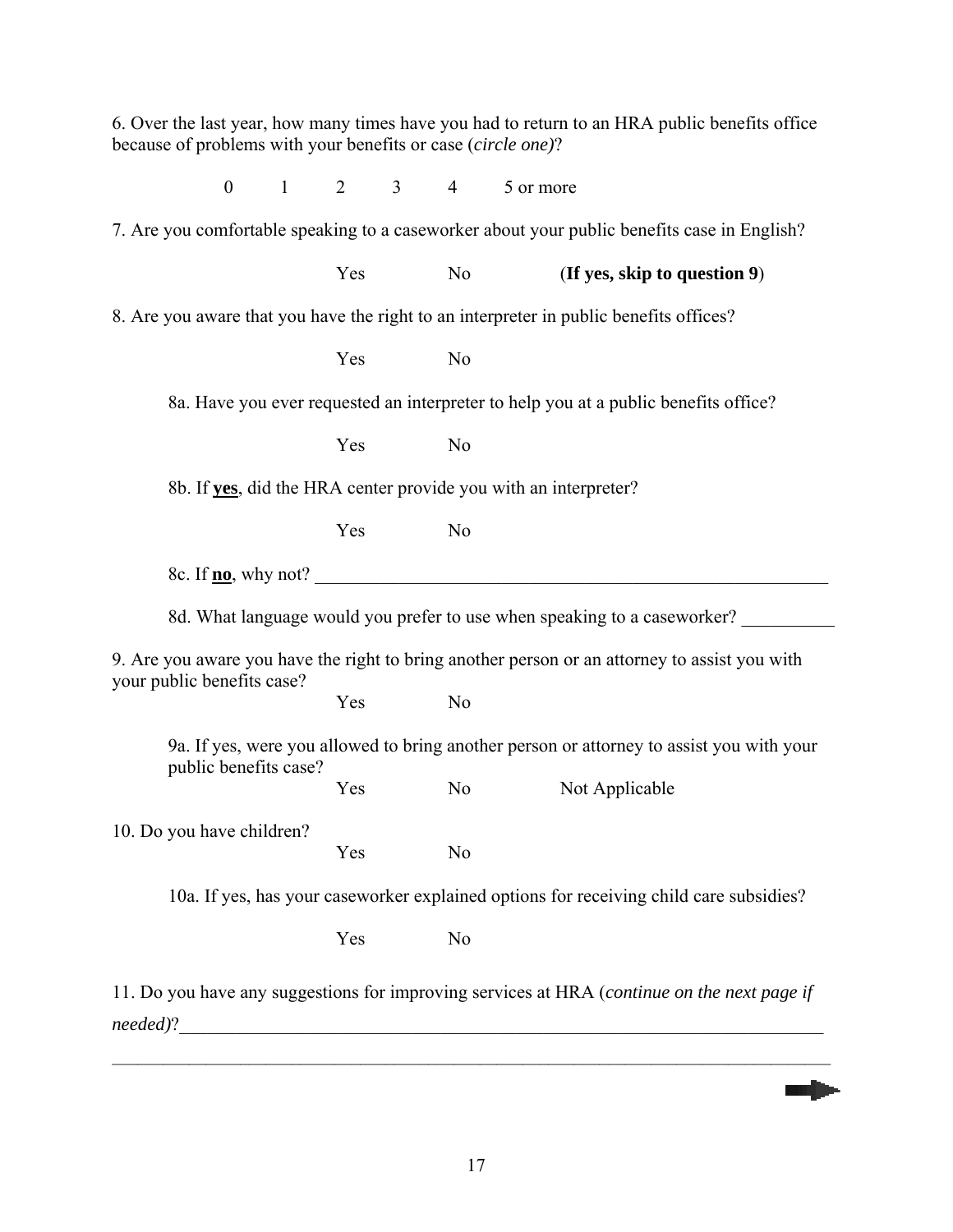12. Would you be willing to speak publicly about the issues discussed in this survey?

Yes No

(If yes, please be sure to provide name and contact information below.)

First Name  $\frac{1}{2}$  Last Name  $\frac{1}{2}$  Last Name  $\frac{1}{2}$  Phone #  $\frac{1}{2}$ 

THANK YOU!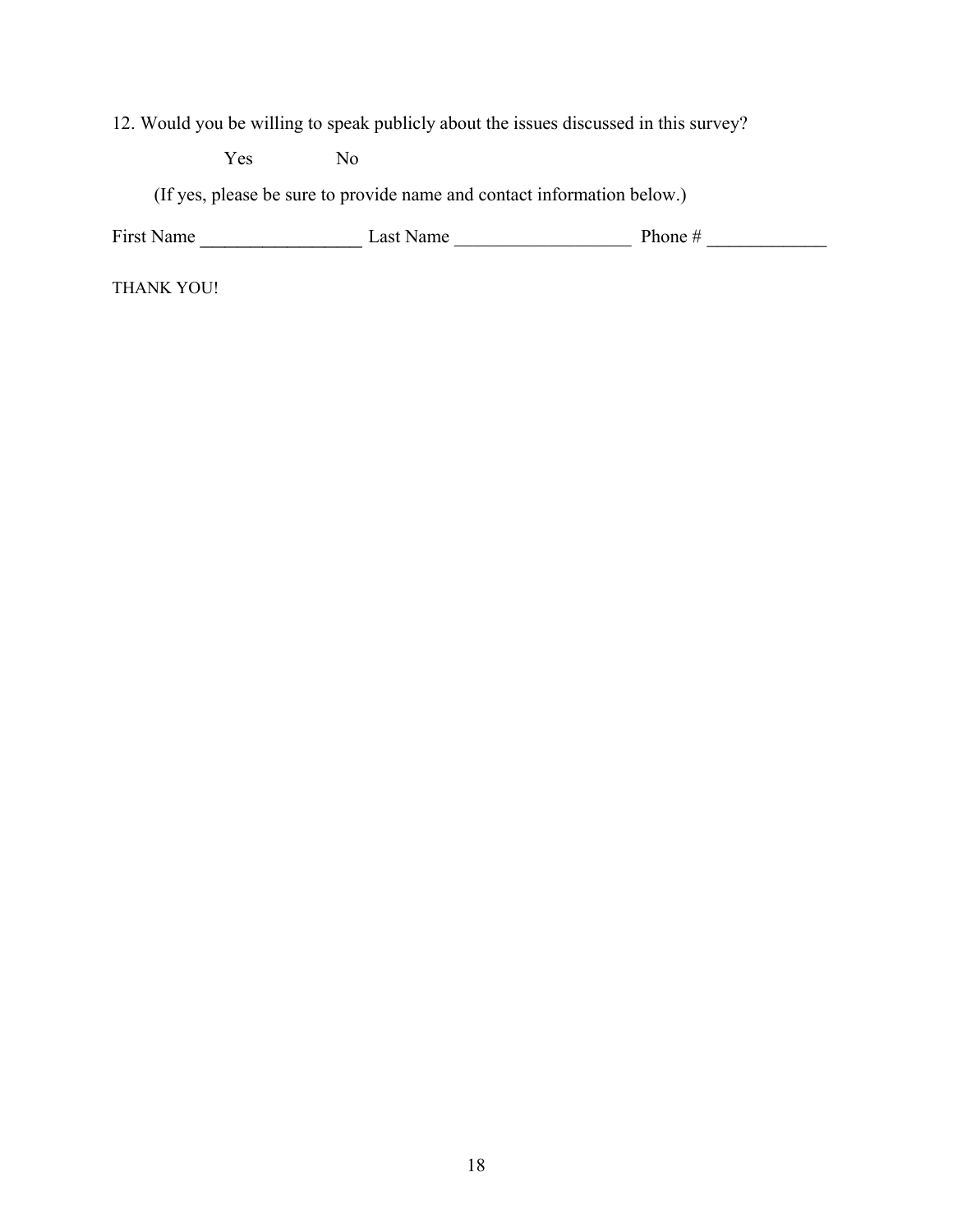#### **APPENDIX II**

#### **Survey on** *First Time* **Visit to NYC Human Resources Administration (HRA) Centers**

This survey may be completed anonymously. If you have any questions, please call the NYC Public Advocate's Office at (212) 669-7200.

|                                                                                                                                                                                                                                                                            |                                                                                                                                                                |                | HRA Center Name                                                                                                                            | Time |
|----------------------------------------------------------------------------------------------------------------------------------------------------------------------------------------------------------------------------------------------------------------------------|----------------------------------------------------------------------------------------------------------------------------------------------------------------|----------------|--------------------------------------------------------------------------------------------------------------------------------------------|------|
| 1. How did you know to go to an HRA public benefits office (check all that apply)?<br>$\Box$ HRA Website<br>Community Based Organization or Nonprofit<br>$\Box$ 311<br>$\Box$ Department of Homeless Services HomeBase Prevention Program<br>$\Box$ Other (please explain) |                                                                                                                                                                |                |                                                                                                                                            |      |
|                                                                                                                                                                                                                                                                            | $\Box$ Public Assistance<br>$\Box$ Food Stamps<br>$\Box$ Childcare Subsidy<br>$\Box$ Homeless Diversion<br>$\Box$ Moving Expenses or<br><b>Furniture Grant</b> |                | 2. What public benefits are you planning to sign up for (check all that apply)?<br>$\Box$ Medicaid<br>$\Box$ Rent Arrears<br>$\Box$ WeCare |      |
| 3. Do you know what documents you need to bring with you to sign up for the public benefits<br>you are seeking?<br>N <sub>0</sub><br>Not Sure<br>Yes                                                                                                                       |                                                                                                                                                                |                |                                                                                                                                            |      |
| 3a. If yes, how did you find out what documents you needed to bring with you?<br>$\Box$ HRA Website<br>$\Box$ HRA Employee<br>$\Box$ Community Based Organization or Nonprofit<br>$\Box$ 311<br>$\Box$ Other (please explain)<br>$\Box$                                    |                                                                                                                                                                |                |                                                                                                                                            |      |
| 4. Are you comfortable speaking to a caseworker about your public benefits case in English?                                                                                                                                                                                |                                                                                                                                                                |                |                                                                                                                                            |      |
|                                                                                                                                                                                                                                                                            | Yes                                                                                                                                                            | N <sub>0</sub> | (If yes, skip to question 6)                                                                                                               |      |

4a. If not, what language would you prefer to use when speaking to a caseworker?

5. Are you aware that you have the right to an interpreter in public benefits offices?

Yes No

 $\frac{1}{2}$